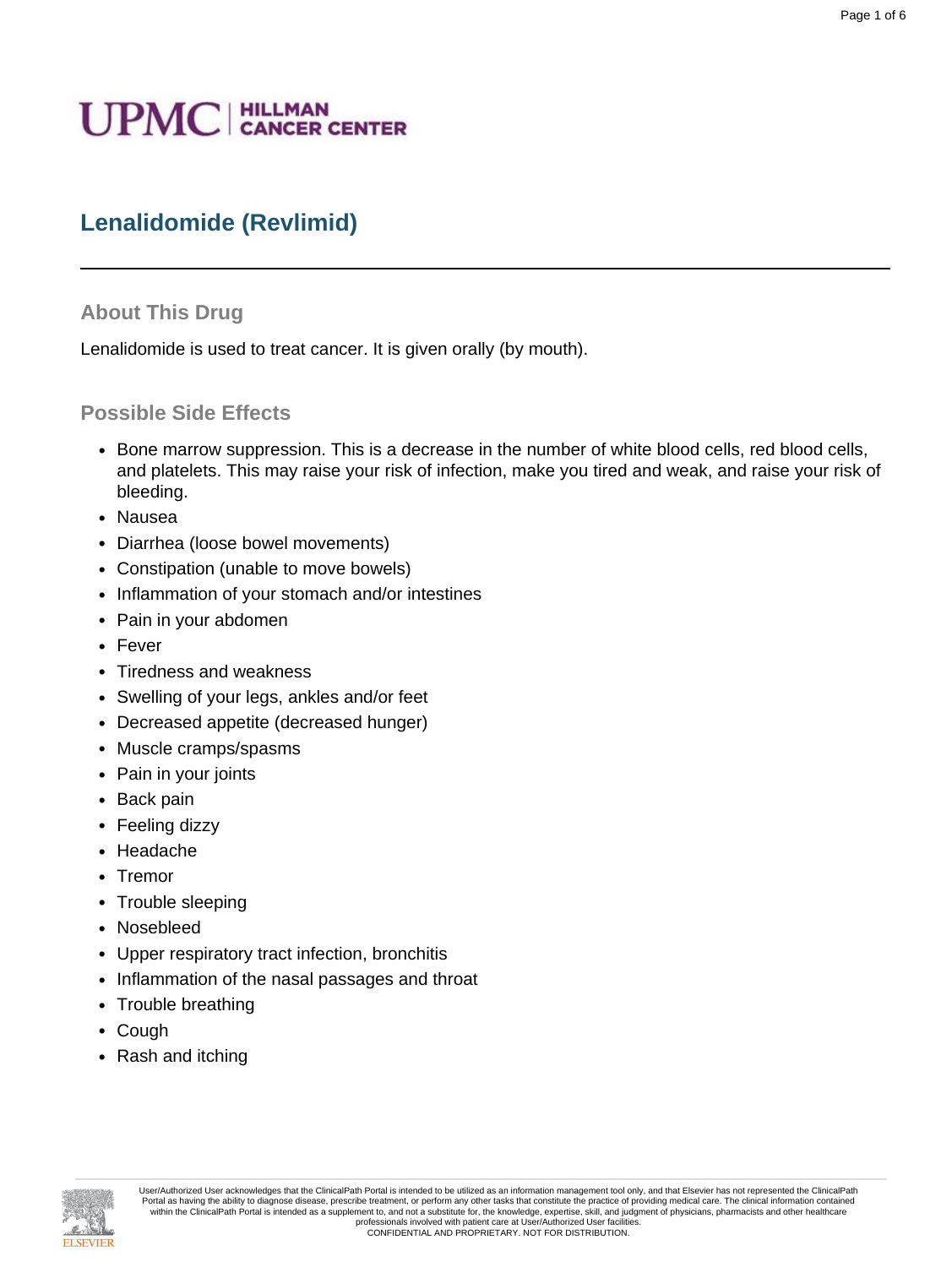**Note:** Each of the side effects above was reported in 15% or greater of patients treated with lenalidomide. Your side effects may vary depending on your condition. Not all possible side effects are included above.

## **Warnings and Precautions**

- Blood clots and events such as stroke and heart attack. A blood clot in your leg may cause your leg to swell, appear red and warm, and/or cause pain. A blood clot in your lungs may cause trouble breathing, pain when breathing, and/or chest pain.
- Severe bone marrow suppression
- Changes in your liver function, which may cause liver failure and be life-threatening.
- Tumor lysis syndrome: This drug may act on the cancer cells very quickly. This may affect how your kidneys work and can be life-threatening.
- Changes in your thyroid function
- Severe allergic skin reaction which may be life-threatening. You may develop blisters on your skin that are filled with fluid or a severe red rash all over your body that may be painful.
- This drug may raise your risk of getting a second cancer, such as leukemia
- You may develop a syndrome called tumor flare reaction. You may have painful lymph nodes, enlarged spleen, fever, and a rash.
- This drug may make it more difficult to collect your stem cells if a stem cell transplant is part of your treatment plan.
- There is a rare increased risk of death in patients with chronic lymphocytic leukemia and a risk of early death (dying sooner) in patient with mantle cell lymphoma.
- Allergic reactions, including anaphylaxis are rare but may happen in some patients. Signs of allergic reaction to this drug may be swelling of the face, feeling like your tongue or throat are swelling, trouble breathing, rash, itching, fever, chills, feeling dizzy, and/or feeling that your heart is beating in a fast or not normal way. **If this happens, do not take another dose of this drug. You should get urgent medical treatment.**

**Note:** Some of the side effects above are very rare. If you have concerns and/or questions, please discuss them with your medical team.

## **Important Information**

- You will need to sign up for a special program called Revlimid REMS when you start taking this drug. Your nurse will help you get started.
- Two negative pregnancy tests are required in women of childbearing potential prior to starting treatment. Routine pregnancy tests are required during treatment.
- Do not donate blood during your treatment and for 4 weeks after your treatment.
- Men should not donate sperm during your treatment and for 4 weeks after your treatment because this drug is present in semen and may cause harm to a baby.
- Let your doctor know right away if you think you may be pregnant and report any pregnancy at 1-888-423-5436.

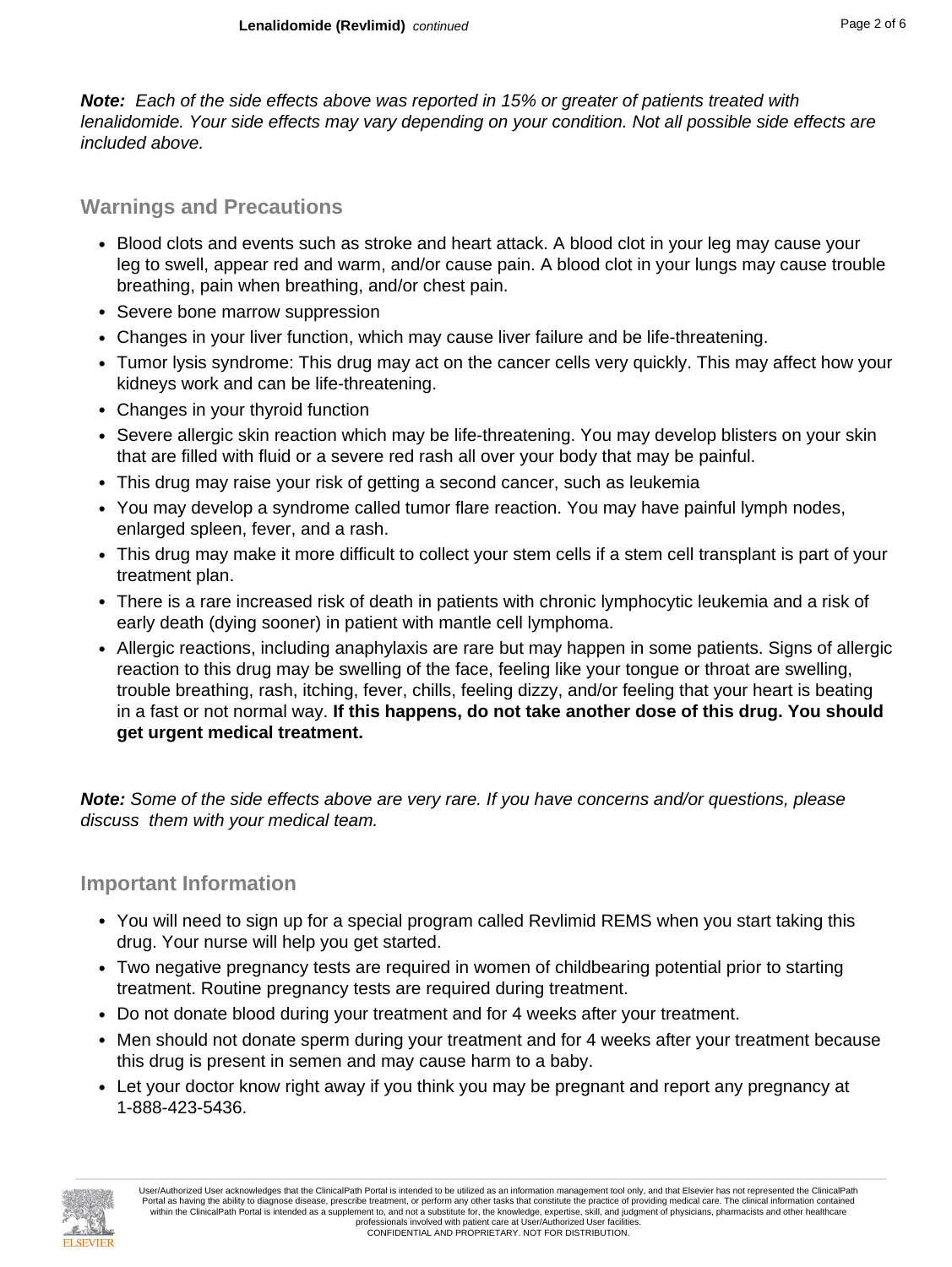## **How to Take Your Medication**

- Swallow the medicine whole with water, with or without food. Do not chew, break, or open it.
- Take this medicine at about the same time each day
- **Missed dose:** If you miss a dose, take it as soon as you think about it ONLY if it has been less than 12 hours since you normally take the missed dose. If it has been more than 12 hours, skip the missed dose and contact your physician. Take your next dose at the regular time. Do not take 2 doses at the same time and do not double up on the next dose.
- **Handling:** Wash your hands after handling your medicine, your caretakers should not handle your medicine with bare hands and should wear latex gloves.
- If you get any of the content of a broken capsule on your skin, you should wash the area of the skin well with soap and water right away. Call your doctor if you get a skin reaction.
- If you get the content of a broken capsule in your eyes, nose, or mouth, flush well with water.
- This drug may be present in the saliva, tears, sweat, urine, stool, vomit, semen, and vaginal secretions. Talk to your doctor and/or your nurse about the necessary precautions to take during this time.
- **Storage:** Store this medicine in the original container at room temperature.
- **Disposal of unused medicine:** Do not flush any expired and/or unused medicine down the toilet or drain unless you are specifically instructed to do so on the medication label. Some facilities have take-back programs and/or other options. If you do not have a take-back program in your area, then please discuss with your nurse or your doctor how to dispose of unused medicine.

## **Treating Side Effects**

- Manage tiredness by pacing your activities for the day.
- Be sure to include periods of rest between energy-draining activities.
- If you are dizzy, get up slowly after sitting or lying.
- To decrease the risk of infection, wash your hands regularly.
- Avoid close contact with people who have a cold, the flu, or other infections.
- Take your temperature as your doctor or nurse tells you, and whenever you feel like you may have a fever.
- To help decrease the risk of bleeding, use a soft toothbrush. Check with your nurse before using dental floss.
- Be very careful when using knives or tools.
- Use an electric shaver instead of a razor.
- Ask your doctor or nurse about medicines that are available to help stop or lessen constipation and/ or diarrhea.
- If you are not able to move your bowels, check with your doctor or nurse before you use enemas, laxatives, or suppositories.
- Drink plenty of fluids (a minimum of eight glasses per day is recommended).
- If you have diarrhea, you should drink more fluids so that you do not become dehydrated (lack of water in the body from losing too much fluid). Eat low-fiber foods that are high in protein and calories and avoid foods that can irritate your digestive tracts or lead to cramping.

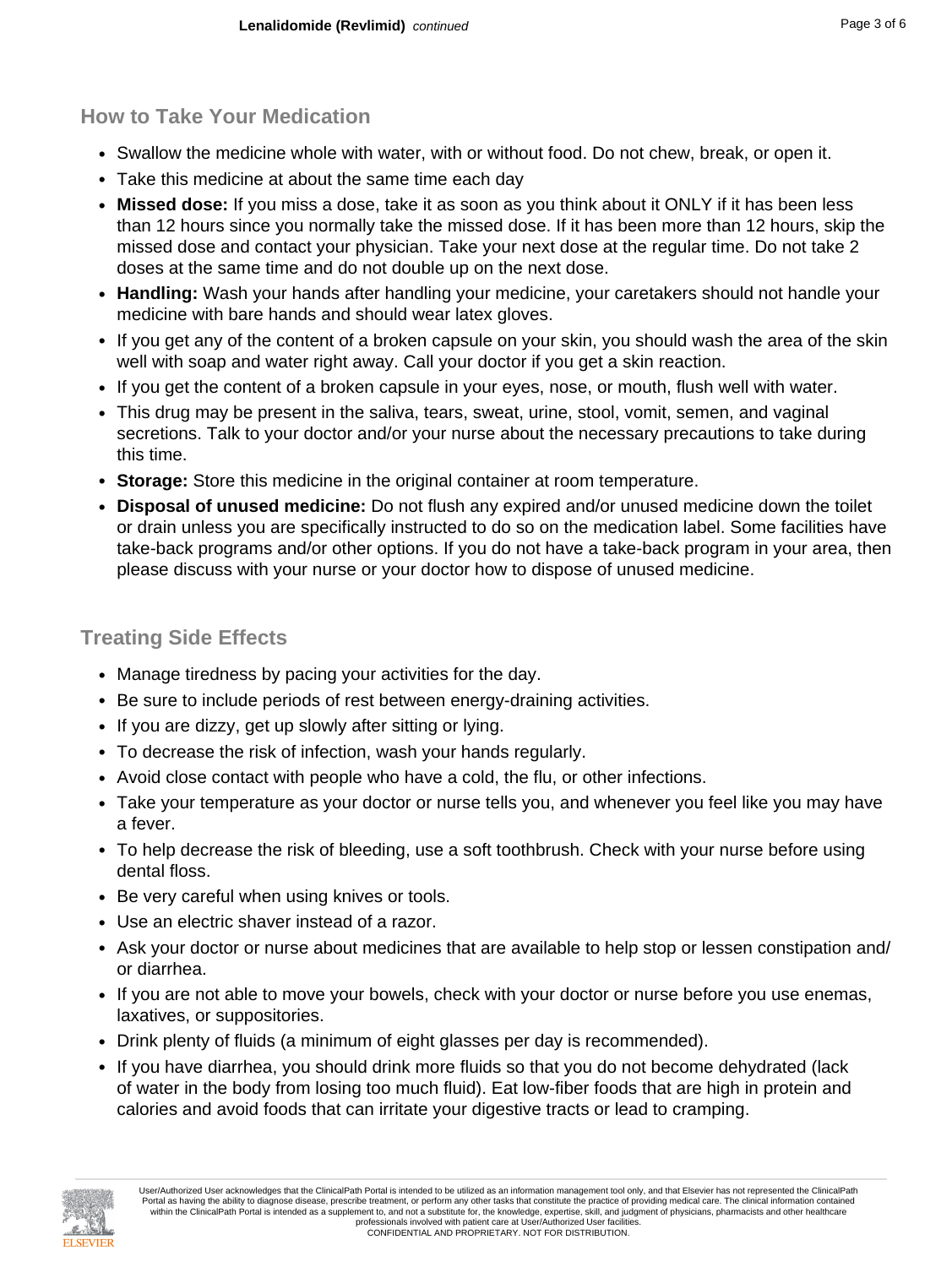- To help with nausea, eat small, frequent meals instead of three large meals a day. Choose foods and drinks that are at room temperature. Ask your nurse or doctor about other helpful tips and medicine that is available to help stop or lessen these symptoms.
- To help with decreased appetite, eat small, frequent meals. Eat foods high in calories and protein, such as meat, poultry, fish, dry beans, tofu, eggs, nuts, milk, yogurt, cheese, ice cream, pudding, and nutritional supplements.
- Consider using sauces and spices to increase taste. Daily exercise, with your doctor's approval, may increase your appetite.
- If you get a rash, do not put anything on it unless your doctor or nurse says you may. Keep the area around the rash clean and dry. Ask your doctor for medicine if your rash bothers you.
- Keeping your pain under control is important to your well-being. Please tell your doctor or nurse if you are experiencing pain.
- If you have a nosebleed, sit with your head tipped slightly forward. Apply pressure by lightly pinching the bridge of your nose between your thumb and forefinger. Call your doctor if you feel dizzy or faint or if the bleeding does not stop after 10 to 15 minutes.
- To help with itching, moisturize your skin several times a day.
- Avoid sun exposure and apply sunscreen routinely when outdoors.

## **Food and Drug Interactions**

- There are no known interactions of lenalidomide with food.
- Check with your doctor or pharmacist about all other prescription medicines and over-the-counter medicines and dietary supplements (vitamins, minerals, herbs, and others) you are taking before starting this medicine as there are known drug interactions with lenalidomide. Also, check with your doctor or pharmacist before starting any new prescription or over-the-counter medicines, or dietary supplements to make sure that there are no interactions.
- There are known interactions of lenalidomide with blood-thinning medicine such as warfarin. Ask your doctor what precautions you should take.

### **When to Call the Doctor**

Call your doctor or nurse if you have any of these symptoms and/or any new or unusual symptoms:

- Fever of 100.4° F (38° C) or higher
- Chills
- Tiredness or weakness that interferes with your daily activities
- Feeling dizzy or lightheaded
- Easy bleeding or bruising
- Your leg is swollen, red, warm, and/or painful
- Headache that does not go away
- Nosebleed that does not stop bleeding after 10-15 minutes
- Wheezing and/or trouble breathing
- Chest pain or symptoms of a heart attack. Most heart attacks involve pain in the center of the chest that lasts more than a few minutes. The pain may go away and come back. It can feel like pressure,

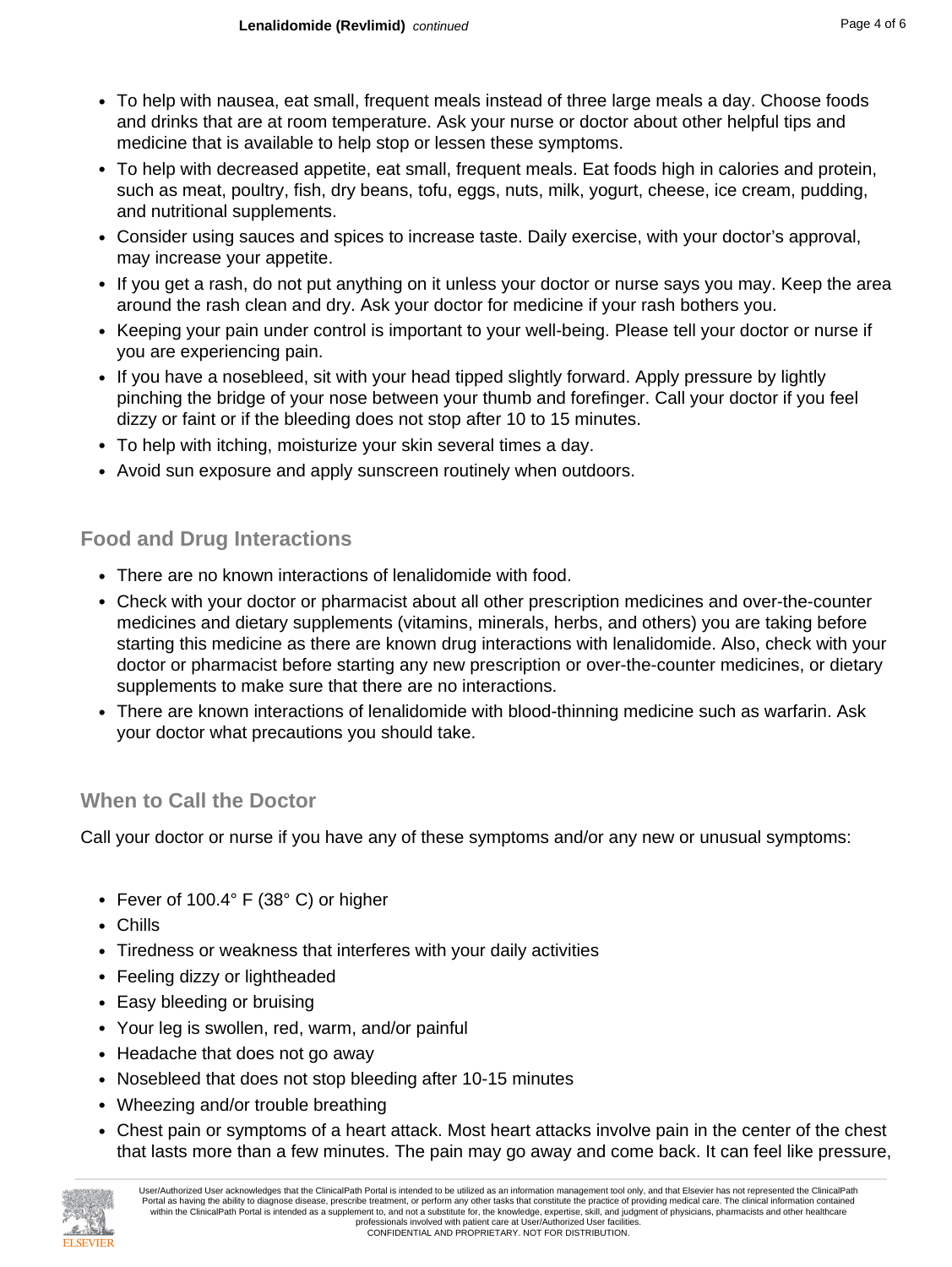squeezing, fullness, or pain. Sometimes pain is felt in one or both arms, the back, neck, jaw, or stomach. **If any of these symptoms last 2 minutes, call 911.**

- Symptoms of a stroke such as sudden numbness or weakness of your face, arm, or leg, mostly on one side of your body; sudden confusion, trouble speaking or understanding; sudden trouble seeing in one or both eyes; sudden trouble walking, feeling dizzy, loss of balance or coordination; or sudden, bad headache with no known cause. **If you have any of these symptoms for 2 minutes, call 911.**
- Signs of allergic reaction: swelling of the face, feeling like your tongue or throat are swelling, trouble breathing, rash, itching, fever, chills, feeling dizzy, and/or feeling that your heart is beating in a fast or not normal way. **If this happens, call 911 for emergency care.**
- Cough that is bothersome
- Coughing up yellow, green, or bloody mucus
- Nausea that stops you from eating or drinking and/or is not relieved by prescribed medicines
- Throwing up more than 3 times a day
- Diarrhea, 4 times in one day or diarrhea with lack of strength or a feeling of being dizzy
- No bowel movement in 3 days or when you feel uncomfortable
- Trouble falling or staying asleep
- Pain in your abdomen that does not go away
- Weight gain of 5 pounds in one week (fluid retention)
- Swelling of your legs, ankles and/or feet
- Unexplained weight gain
- Lasting loss of appetite or rapid weight loss of five pounds in a week
- Pain that does not go away, or is not relieved by prescribed medicines
- Flu-like symptoms: fever, headache, muscle and joint aches, and fatigue (low energy, feeling weak)
- A new rash and/or itching or a rash that is not relieved by prescribed medicines
- Signs of possible liver problems: dark urine, pale bowel movements, pain in your abdomen, feeling very tired and weak, unusual itching, or yellowing of the eyes or skin
- Signs of tumor lysis: confusion or agitation, decreased urine, nausea/vomiting, diarrhea, muscle cramping, numbness and/or tingling, seizures
- If you think you may be pregnant or may have impregnated your partner

## **Reproduction Warnings**

- **Pregnancy warning**: This drug can have harmful effects on the unborn baby. Women of childbearing potential must commit to abstain from heterosexual intercourse or use 2 effective methods of birth control, one of which must be a *highly* effective method of birth control, beginning at least 4 weeks before treatment starts, during your cancer treatment, including dose interruptions, and for at least 4 weeks after treatment. A highly effective method of birth control includes tubal ligation, intrauterine device (IUD), hormonal (birth control pills, injections, patch and/or implants) or a partner's vasectomy. Stop taking lenalidomide immediately and let your doctor know right away if you think you may be pregnant, miss your menstrual period, or experience unusual menstrual bleeding.
- Men with female partners of childbearing potential should use effective methods of birth control during your cancer treatment and for at least 4 weeks after your cancer treatment. You should always wear a condom even if you have undergone a successful vasectomy. Let your doctor know right away if you think you may have impregnated your partner.